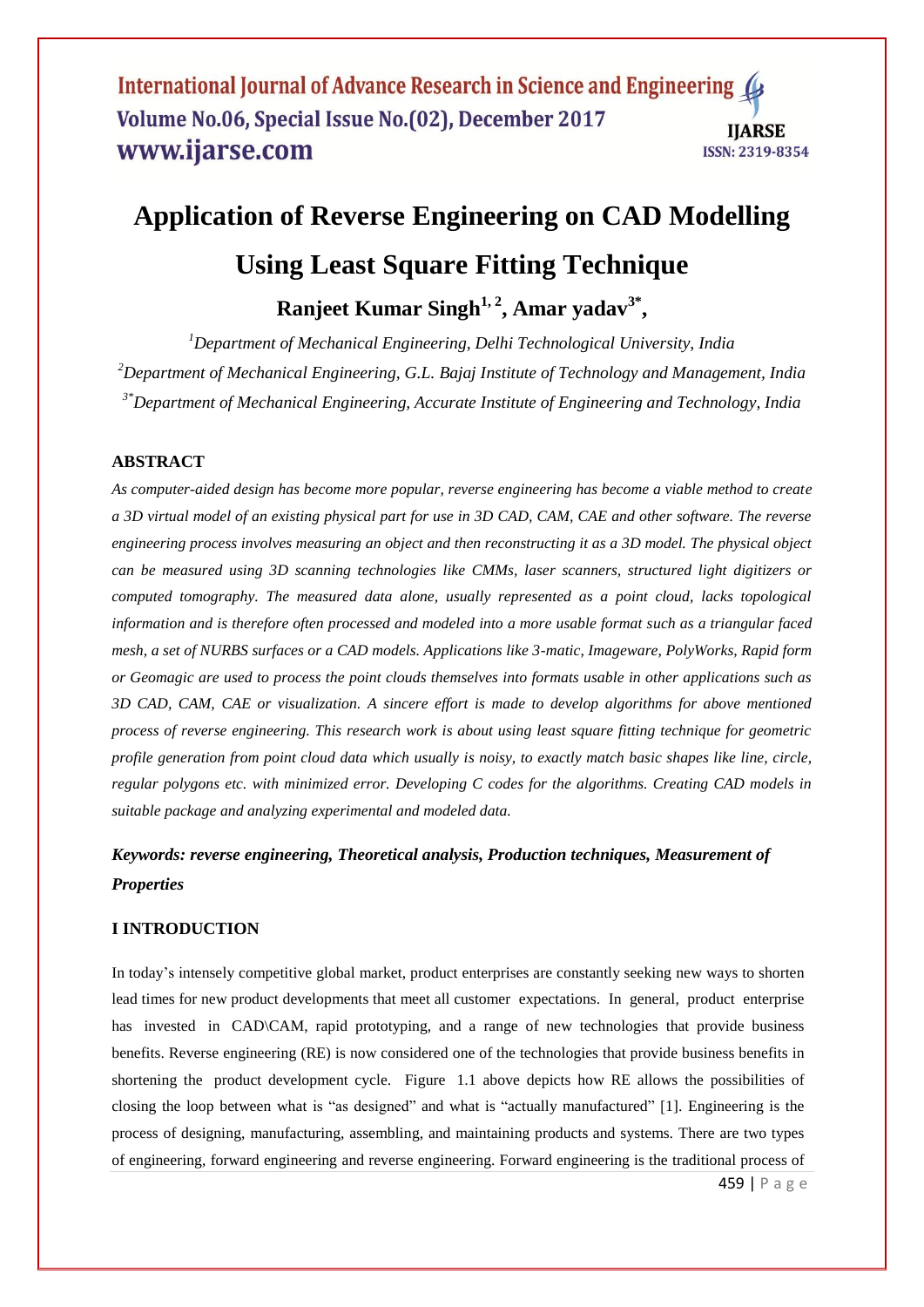# International Journal of Advance Research in Science and Engineering ( Volume No.06, Special Issue No.(02), December 2017 **IIARSE** www.ijarse.com ISSN: 2319-8354

moving from high-level abstractions and logical designs to the physical implementation of a system. In some situations, there may be a physical part/product without any technique Details, such as drawings, billsof-material, or without engineering data.



**Fig. 1 Product developments cycle [1]**

#### **1.1 Applications of Reverse Engineering**

The process of duplicating an existing part, subassembly, or product, without drawings, documentation, or a computer model is known as reverse engineering. Reverse engineering is also defined as the process of obtaining a geometric CAD model from 3-D points acquired by scanning/digitizing existing parts/products. The process of digitally capturing the physical entities of a component, referred to as reverse engineering (RE), is often defined by researchers with respect to their specific task.[1,2]

Abella *et al.* [2] described RE as, "the basic concept of producing a part based on an original or physical model without the use of an engineering drawing". Yau *et al.* [3] define RE, as the "process of retrieving new geometry from a manufactured part by digitizing and modifying an existing CAD model". Reverse engineering is now widely used in numerous applications, such as manufacturing, industrial design, and jewelry design and reproduction For example, when a new car is launched on the market, competing manufacturers may buy one and disassemble it to learn how it was built and how it works. In software engineering, good source code is often a variation of other good source code. In some situations, such as automotive styling, designers give shape to their ideas by using clay, plaster, wood, or foam rubber, but a CAD model is needed to manufacture the Part As products become more organic in shape, designing in CAD becomes more challenging and there is no guarantee that the CAD representation will replicate the sculpted model exactly. Reverse engineering provides a solution to this problem because the physical model is the source of information for the CAD model. This is also referred to as the physical-to-digital process depicted in Figure 1.2. Another reason for reverse engineering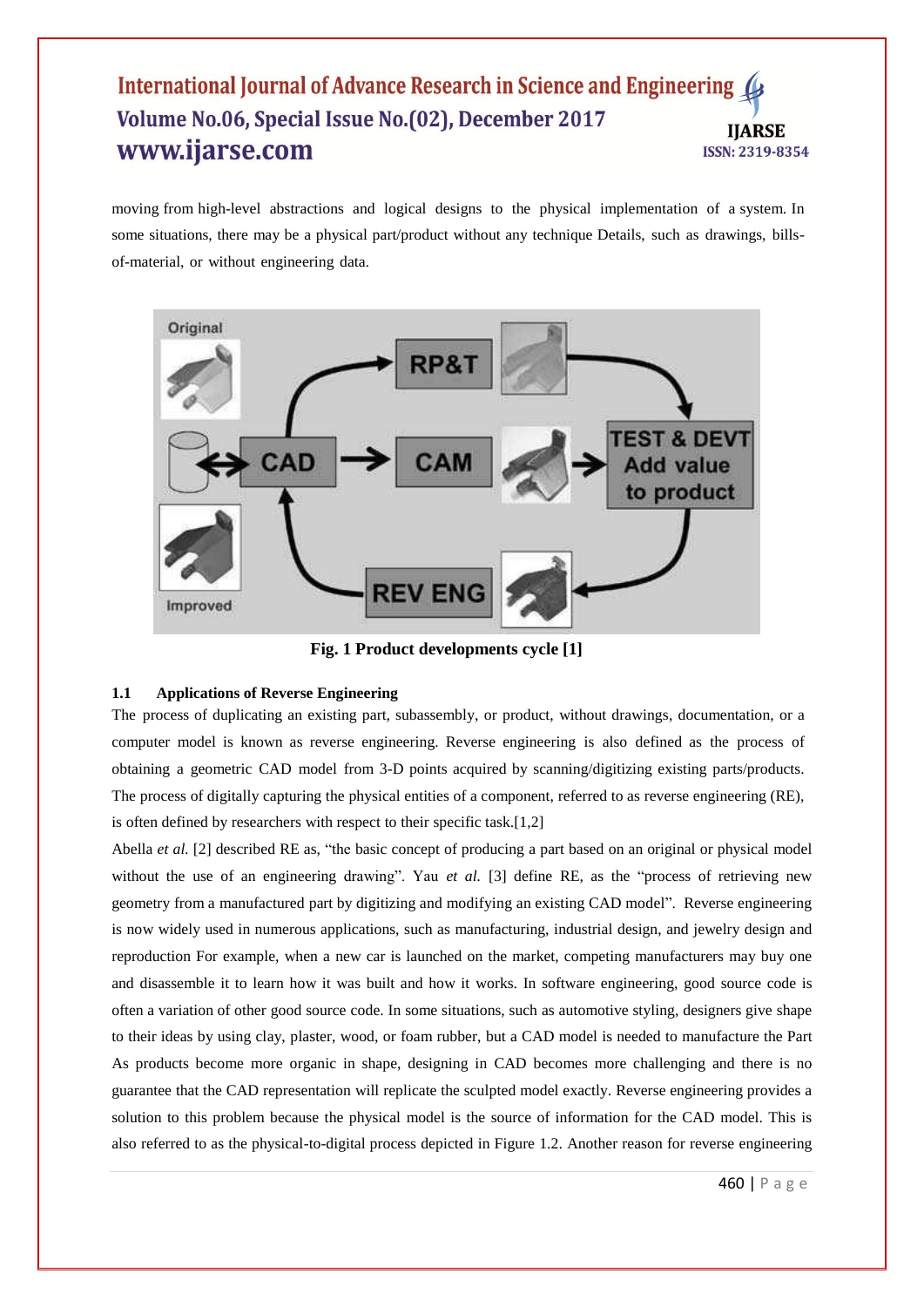# International Journal of Advance Research in Science and Engineering ( Volume No.06, Special Issue No.(02), December 2017 **IIARSE** www.ijarse.com ISSN: 2319-8354

is to compress product development cycle times. In the intensely competitive global market, manufacturers are constantly seeking new ways to shorten lead times to market a new product. Rapid product development (RPD) refers to recently developed technologies and techniques that assist manufacturers and designers in meeting the demands of shortened product development time.

Following are some of the reasons for using reverse engineering [1][4]:

- The original manufacturer no longer exists, but a customer needs the product, *e.g.*, aircraft spares required typically after an aircraft has been in service for several years.
- The original manufacturer of a product no longer produces the product, *e.g.*
- The original product has become obsolete.
- The original product design documentation has been lost or never existed.
- Creating data to refurbish or manufacture a part for which there are no CAD
- Data, or for which the data have become obsolete or lost.
- Inspection and/or Quality Control–Comparing a fabricated part to its CAD
- Description or to a standard item.
- Some bad features of a product need to be eliminated *e.g.*, excessive wear might indicate where a product should be improved.
- Strengthening the good features of a product based on long-term usage.
- Analyzing the good and bad features of competitors' products.
- Creating 3-D data from a model or sculpture for animation in games and movies.
- Creating 3-D data from an individual, model or sculpture to create, scale, or reproduce artwork.
- Architectural and construction documentation and measurement.
- Fitting clothing or footwear to individuals and determining the anthropometry of a population.
- Generating data to create dental or surgical prosthetics, tissue engineered body parts, or for surgical planning.
- Documentation and reproduction of crime scenes.

The above list is not exhaustive and there are many more reasons for using reverse engineering, than documented above.

#### **1.2 Reverse Engineering–The Generic Process**

The generic process of reverse engineering is a three-phase process. The three phases are scanning, point processing, and application specific geometric model development. Reverse engineering strategy must consider the following:

- Reason for reverse engineering a part
- Number of parts to be scanned–single or multiple
- Part size–large or small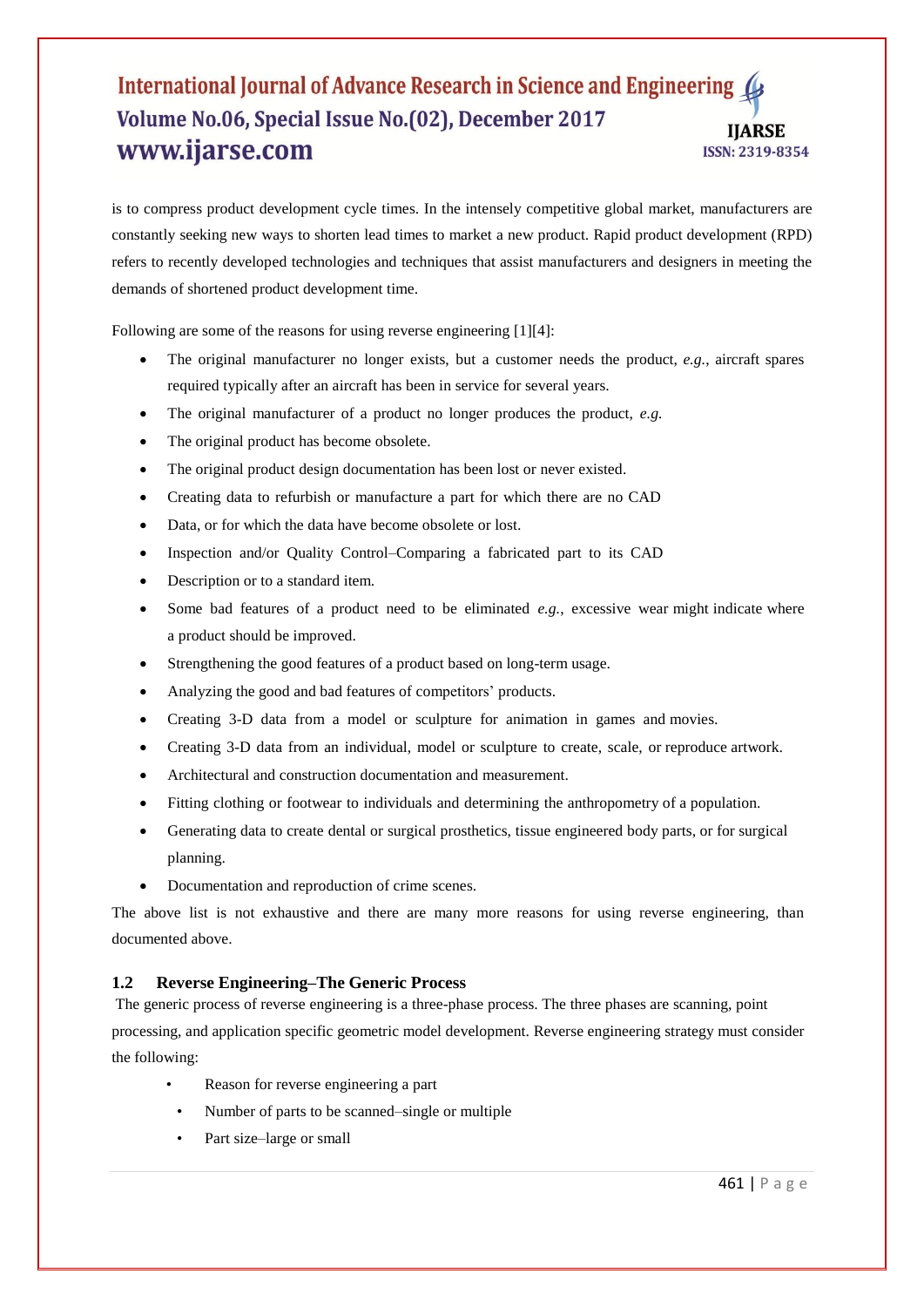# International Journal of Advance Research in Science and Engineering 4 Volume No.06, Special Issue No.(02), December 2017 **IJARSE** www.ijarse.com ISSN: 2319-8354

- Part complexity–simple or complex
- Part material–hard or soft
- Part finish-shiny or dull
- Part geometry–organic or prismatic and internal or external
- Accuracy required–linear or volumetric

#### **II LITERATURE REVIEW**

Various sources of literature in the field of Reverse Engineering exhibit tremendous work has been done and is being done. A lot of research work is found to be available on various areas of Reverse Engineering like point acquisition, point cloud processing, edge detection, surface reconstruction, 3D Modeling, application and integration of Reverse Engineering. This chapter exhibits attempts towards collection of publications in the related area.

#### **2.1Data Acquisition (Techniques And Equipments)**

J. Chow, T. Xu, S.-M. Lee and K. Kengskool [5] evaluate the feasibility of using Reverse Engineering and concurrent engineering methods with data obtained from state-of-the-art laser scanning to remanufacture complex geometric parts. They demonstrate that laser scanning and CAD model reconstruction can duplicate aircraft structure components accurately and efficiently, within the tolerances of  $\pm 0.127$  mm.

In applying a CMM with a touch trigger probe to digitize mechanical objects, five parameters tend to impact the accuracy of digitizing the most: probe size, part orientation (probe orientation), pitch value (Sampling points), travel speed, feature size. C X Feng and Xianfeng Wang [6] applies and compares the non linear regressions analysis and neural network modeling methods in developing empirical models for estimating the digitizing uncertainty. Above five digitizing parameters have been considered simultaneously.

E. Vezzetti [7] proposes a methodology for defining a selective sampling plan, whose grid dimensions are related to the complexity of the analyzed local surface regions. The proposed method aims at identifying a selective sampling plan with an adaptive pitch, which locally varies depending on the surface complexity of the analyzed region (Fig. 2). In order to reach this goal, first of all, it has been necessary to implement a segmentation strategy and to divide the entire object surface into different complexity regions. The Gaussian curvature K (Fig. 2) has been employed as a morphological descriptor with the following formulation

.......................................................................................... (1)

Where, *v*<sub>i</sub> indicates each of the angles, which share the same central node of a discrete neighbourhood.

#### **2.2Point Data Processing**

J P Kruth and A Kerstens [8] report on the incorporation of geometric boundary conditions in the CAD modeling of freeform surfaces from cloud of points with non uniform rational B-splines (NURBS). CAD modeling of a free-form surface from a point cloud with NURBS can be formulated as the creation of a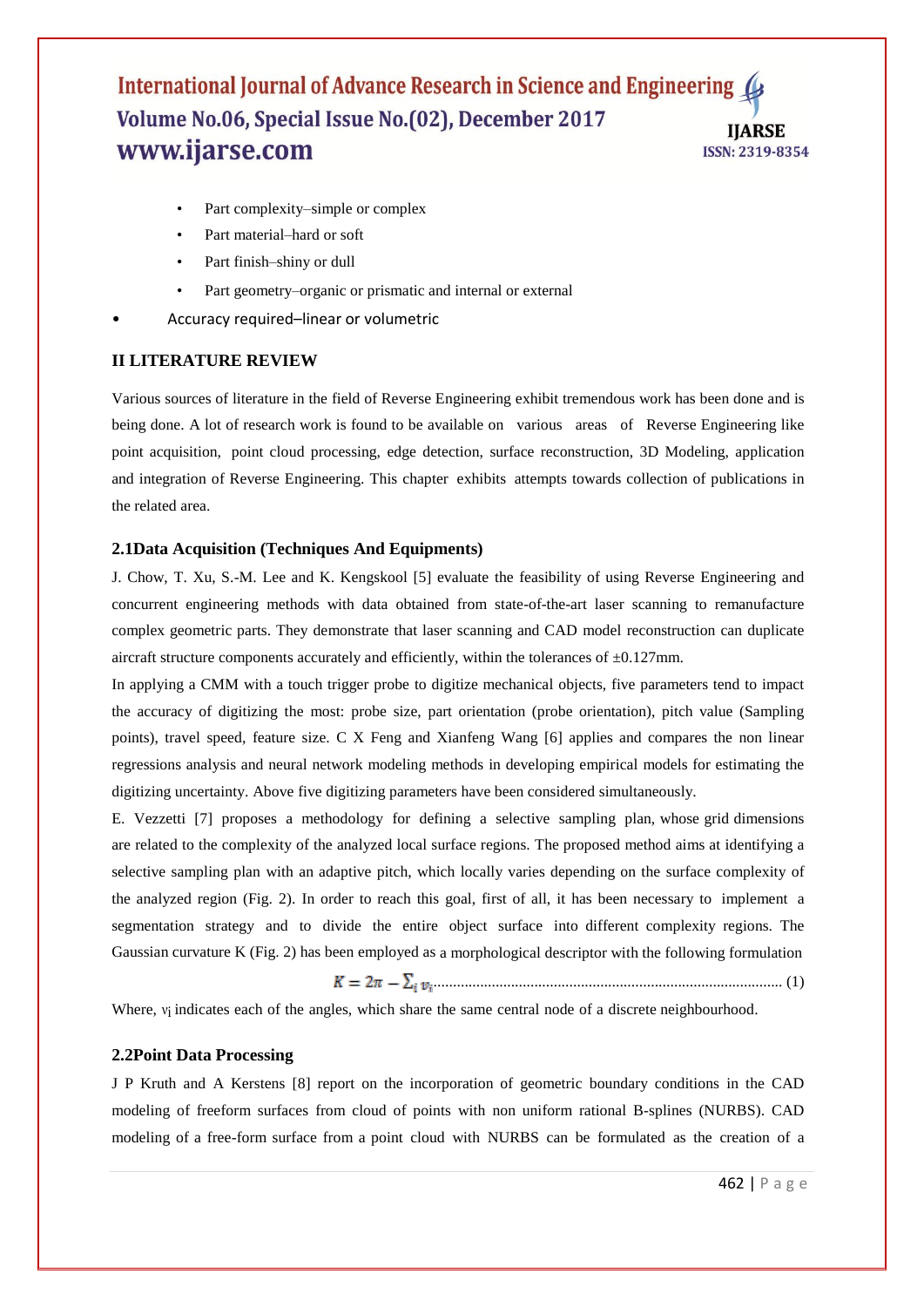#### International Journal of Advance Research in Science and Engineering ( Volume No.06, Special Issue No.(02), December 2017 **IIARSE** www.ijarse.com **ISSN: 2319-8354**

NURBS surface in Eq. (1) that approximates a cloud of *m* measured points within a given tolerance. J P Kruth and A Kerstens [8] report on the incorporation of geometric boundary conditions in the CAD modeling of freeform surfaces from cloud of points with non uniform rational B-splines (NURBS). CAD modeling of a free-form surface from a point cloud with NURBS can be formulated as the creation of a NURBS surface in Eq. (1) that approximates a cloud of *m* measured points within a given tolerance.

$$
p(u,v) = \frac{\sum_{i=1}^{n_u} \sum_{j=1}^{n_v} B_{ui}(u) . B_{vj}(v) . w_{ij}. c_{ij}}{\sum_{i=1}^{n_u} \sum_{j=1}^{n_v} B_{ui}(u) . B_{vj}(v) w_{ij}}
$$
(2)

The surface parameters to be determined from the points are the B-spline functions  $B_u$  and  $B_v$ , uniquely defined by their order  $k_u$  and  $k_v$  and knots  $t_u$  and  $t_v$  respectively, The  $n = n_u x n_v$  control points  $c_{ij}$  and their weights wij.

H C Kim, S M Hur and S H Lee [9] proposed and compared the solution of the segmentation of noise-free data and noisy data based on triangulated data. The solution for noise-free data is relatively simple having a small number of user-defined criteria. However, the solution for noisy data requires more criteria to produce a reasonable result when noise is globally distributed on the measured data. For noise- free data triangular net can be formed by repeated connection of a point of one polyline to a point of another polyline by use of the max–min angle criterion.

#### **2.3 Edge Detection, Feature Recognition, Modeling From Point Cloud**

C X FENG and Xianfeng Geng [9] apply and compare the nonlinear regression analysis and neural network 463odelling methods in developing empirical models for estimating the digitizing uncertainty. The models developed in this research can aid error prediction, accuracy improvement, and operation parameter selection in computer aided Reverse Engineering and automatic inspection. Both prediction models appear to provide a satisfactory prediction with the regression model providing a slightly better performance in both model construction and model verification.

Jafar Jamshidi, Antony R. Mileham and Geraint W. Owen [10] introduce the automation of several algorithms for 463odelling process into a unique CAD 463odelling system. The system user can create a complete CAD model by integration and minimum manipulation of the high resolution scanned data, obtained using a high accuracy Coordinate Measurement Machine with touch probe, and low resolution scanned data obtained using a high speed Laser Scanner, rapidly and accurately. By using this automated system, the user does not require extensive expertise for CAD 463odelling. This system is most suitable for parts which have sensitive machined features and also complex but non-sensitive geometry on their casting surfaces.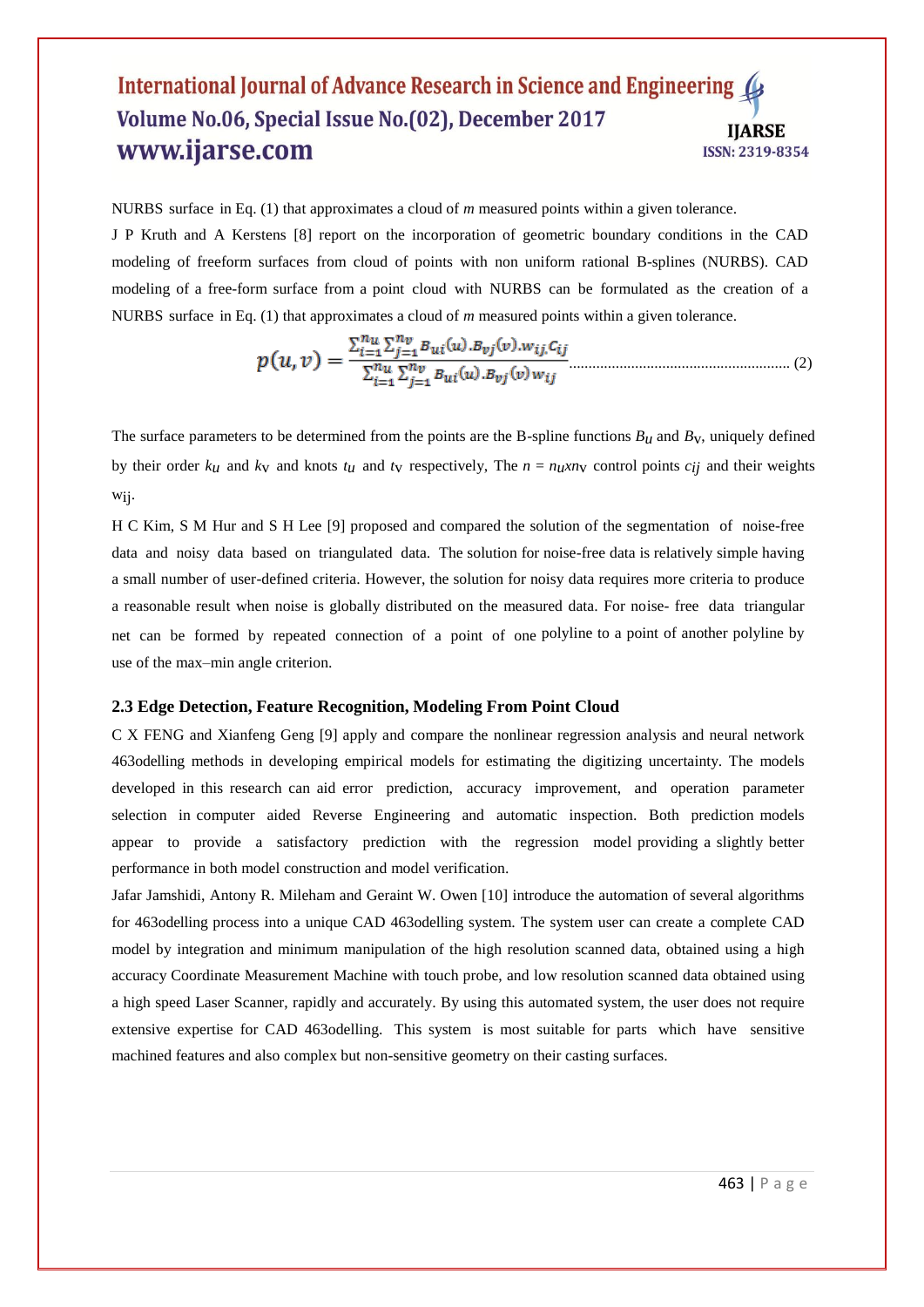# International Journal of Advance Research in Science and Engineering 4 Volume No.06, Special Issue No.(02), December 2017 **IJARSE** www.ijarse.com ISSN: 2319-8354



**Fig. 2 Overview of the CAD 464modelling process in the system [10]**

# **III EXPERIMENTATION**

This chapter mentions casting and preparation of the specimens by using Lathe machine. It also highlights the procedure and steps involved for obtaining the point cloud data files which are further used in the subsequent steps for obtaining final results.

# **3.1Fabrication and Preparation of Specimen**

The specimens used are made of Zinc Metal. Great efforts are made to maintain accuracy of the shape. Basic primitive shapes are developed like cone, frustum of cone and cylinder. Zinc Metal models developed are finished to acquire smooth surfaces. Then they are painted white to have much better finish and to aid in better acquisition of point cloud data from 3d white light scanner. The dimensions of specimens are listed in Table 1 along with the total volume and the total surface area. The dimensions are measured with the Vernier Caliper with least count of 0.02mm.



**Fig .3 Snap of Zinc Metal Specimen used**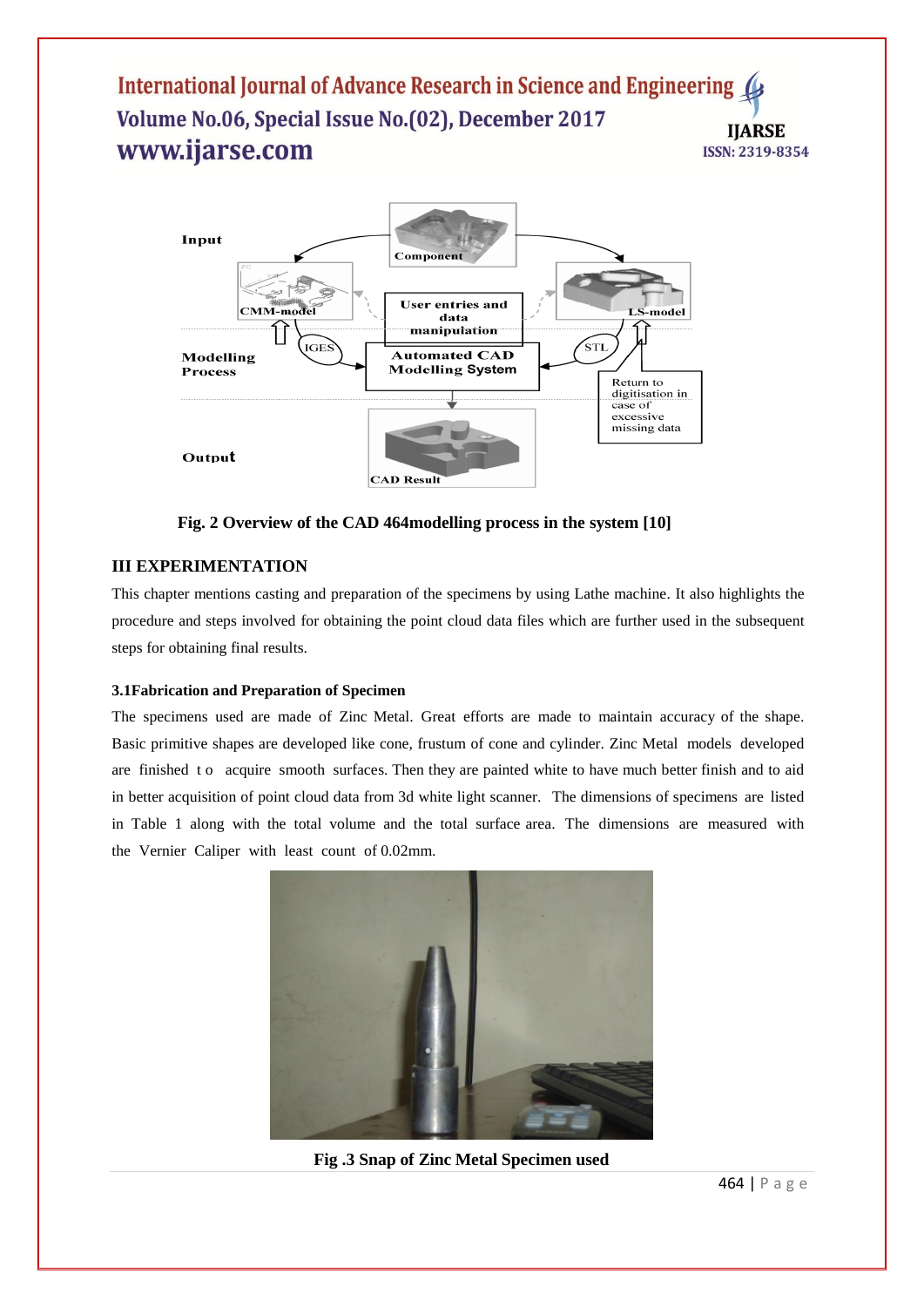# International Journal of Advance Research in Science and Engineering Volume No.06, Special Issue No.(02), December 2017 **IJARSE** www.ijarse.com ISSN: 2319-8354

| Parameters      | Dimension(mm) |        | Volume                    | Surface    |
|-----------------|---------------|--------|---------------------------|------------|
|                 |               |        | $\text{mm}^{\rightarrow}$ | Area       |
|                 | Diameter or   | Height |                           | (mm        |
|                 | Edge Length   |        |                           | $\sim$     |
| Base Cylinder   | 27.57         | 40.63  | 24255.50024               | 3519.1150  |
| Middle Cylinder | 23.22         | 37.47  | 15867.116310              | 2703.4447  |
| Cone Frustum    | 9.43          | 37.07  | 2588.3242512              | 1097.91060 |

#### **Table 1 Dimensions Measured by Vernier Caliper, Area and Volume of Specimens**

# **IV ACQUISITION OF POINT CLOUD DATA**

White light 3D scanner is incorporated along with Scanning Software for data acquisition. The point cloud is obtained in three simple steps, mounting the object on work table of scanner, preview the time required and pressing scan button to start scanning.

There are two options available to the user regarding the mode of scanning i.e. rotational and planner. Generally rotational option is used for obtaining point cloud data of circular surfaces and planner for flat surfaces.

Though Scanner has minimum pitch of 0.02mm, keeping in view the size and the time consumption 2mm pitch is used for all the specimens using planner and 1 degree for all specimen using rotary method.

#### **4.1Least Square Fitting Of Line**

The least-squares line uses a straight line

To approximate the given set of data,  $(x_1, y_1)$ ,  $(x_2, y_2)$ , ...,  $(X_n, y_n)$ , where  $n \ge 1$ . The best fitting curve

 $f(x)$  has the least square error, i.e

= = min......................... (4)

To obtain the least square error, the unknown coefficients *a* and *b* must yield zero first derivatives.

$$
\begin{cases}\n\frac{\partial \Pi}{\partial a} = 2 \sum_{i=1}^{n} [y_i - (a + bx_i)] \\
\frac{\partial \Pi}{\partial b} = 2 \sum_{i=1}^{n} x_i [y_i - (a + bx_i)]\n\end{cases}
$$

Expanding the above equations, we have [44]: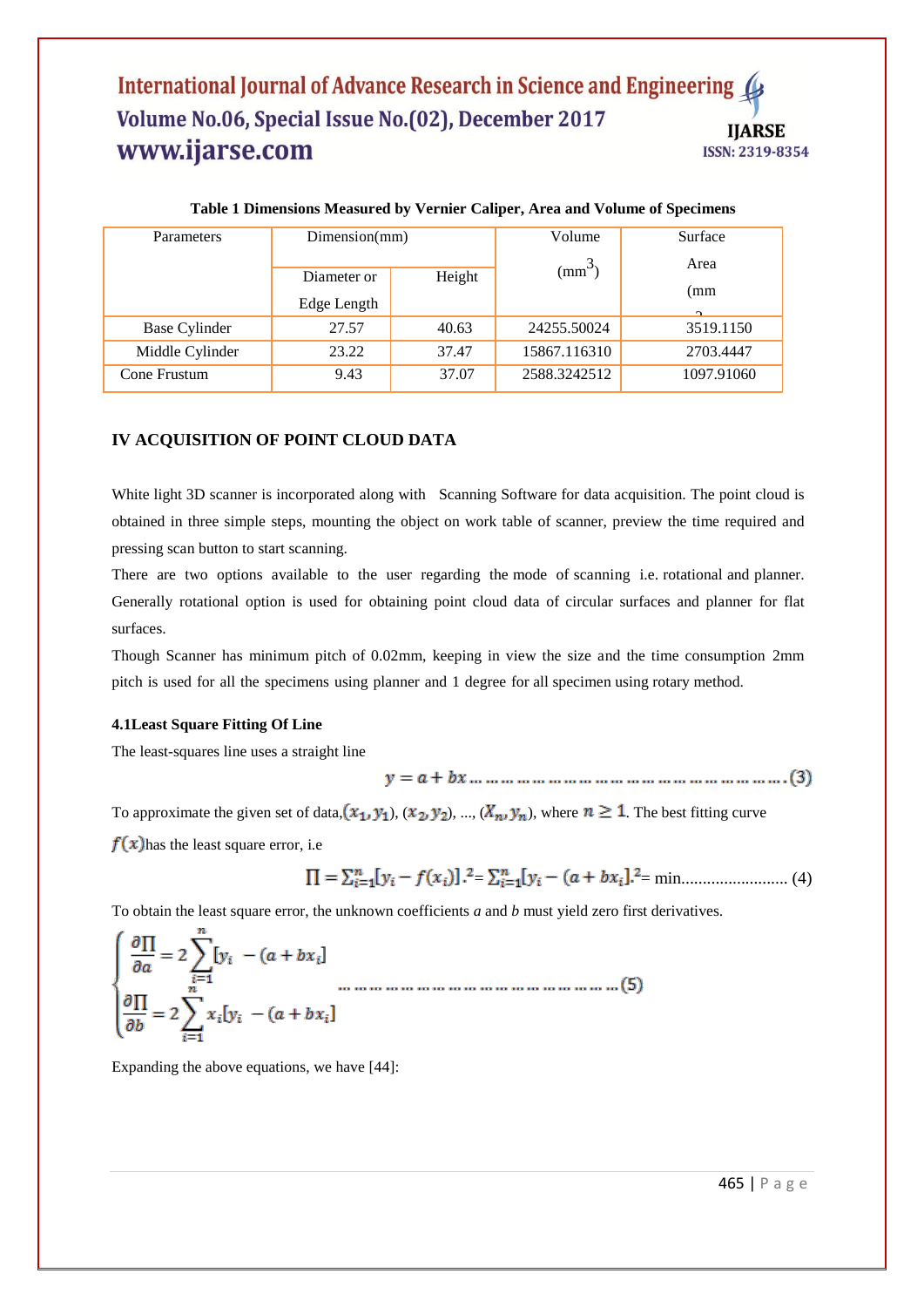## International Journal of Advance Research in Science and Engineering Volume No.06, Special Issue No.(02), December 2017 **IIARSE** www.ijarse.com ISSN: 2319-8354

The unknown coefficients *a* and *b* can therefore be obtained:

$$
\begin{cases}\na = \frac{(\sum y)(\sum x^2) - (\sum x)(\sum xy)}{n \sum x^2 - (\sum x)^2} \\
b = \frac{n(\sum xy) - (\sum x)(\sum y)}{n \sum x^2 - (\sum x)^2}\n\end{cases} \tag{7}
$$

#### **4.2Model Generation with Reverse Engineering**

Developing models from point cloud data is one of the necessities and important step in reverse engineering. The accuracy of developed models of course depends on the skill and experience of the user. This chapter explains basic procedure of developing



*Fig .4 Machining of Zinc Metal Specimen used*

#### **V RESULTS AND DISCUSSION**

The aim of this dissertation work is to analyze how accurately least square fitting method can be implemented in order to trace the accurate profile generated from available point cloud data. The following sections review and discuss the results obtained by implementing the proposed algorithms as discussed in chapter 4 and source codes for CNC program.

#### **5.1Fitting of Data as Circle**

The output of Kasa method gives the centre coordinates and radius of the circle such that sum of the radial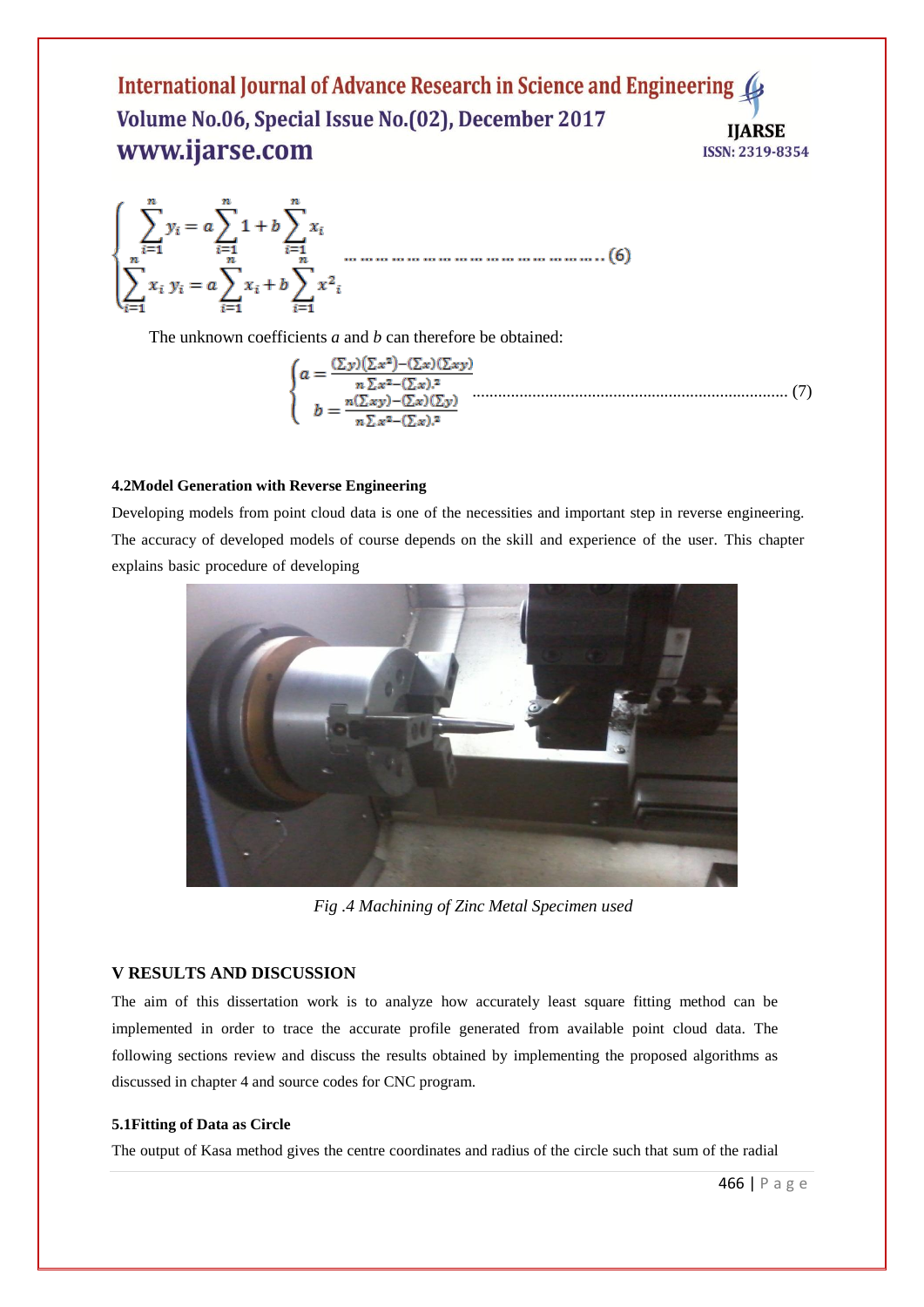# International Journal of Advance Research in Science and Engineering Volume No.06, Special Issue No.(02), December 2017 **IIARSE** www.ijarse.com ISSN: 2319-8354

distances is minimized. The equation of the circle can be easily obtained from the centre point and the radius of the circle.

The radius and the centre coordinate of the circle obtained by implementing Kasa method is shown in Table 2. Comparison between the coordinates of point cloud data and the coordinates obtained from the circle equation is shown in Table 2 and 3 are in close vicinity to each other as can be seen. The mean absolute percentage error (MAPE) for x, y coordinates and radius is 0.5077%, 0.5167% and 1.2725% respectively



**Fig. 5 Figure depicting various details on specimen Table 2: Result from Kasa Method and its error analysis**

| S.no. | Circles  | actual radius | radius by kasa<br>method |
|-------|----------|---------------|--------------------------|
|       | circle A | 27.57         | 27.43                    |
| ۷.    | circle B | 23.22         | 23.10                    |
|       | circle C | 9.43          | 9.31                     |

#### **Table 3: Mean Absolute percentage error**

| Circles  | Mean Absolute percentage error |  |
|----------|--------------------------------|--|
| Circle A | 0.577983                       |  |
| Circle B | 0.5617958                      |  |
| Circle C | 1.272534                       |  |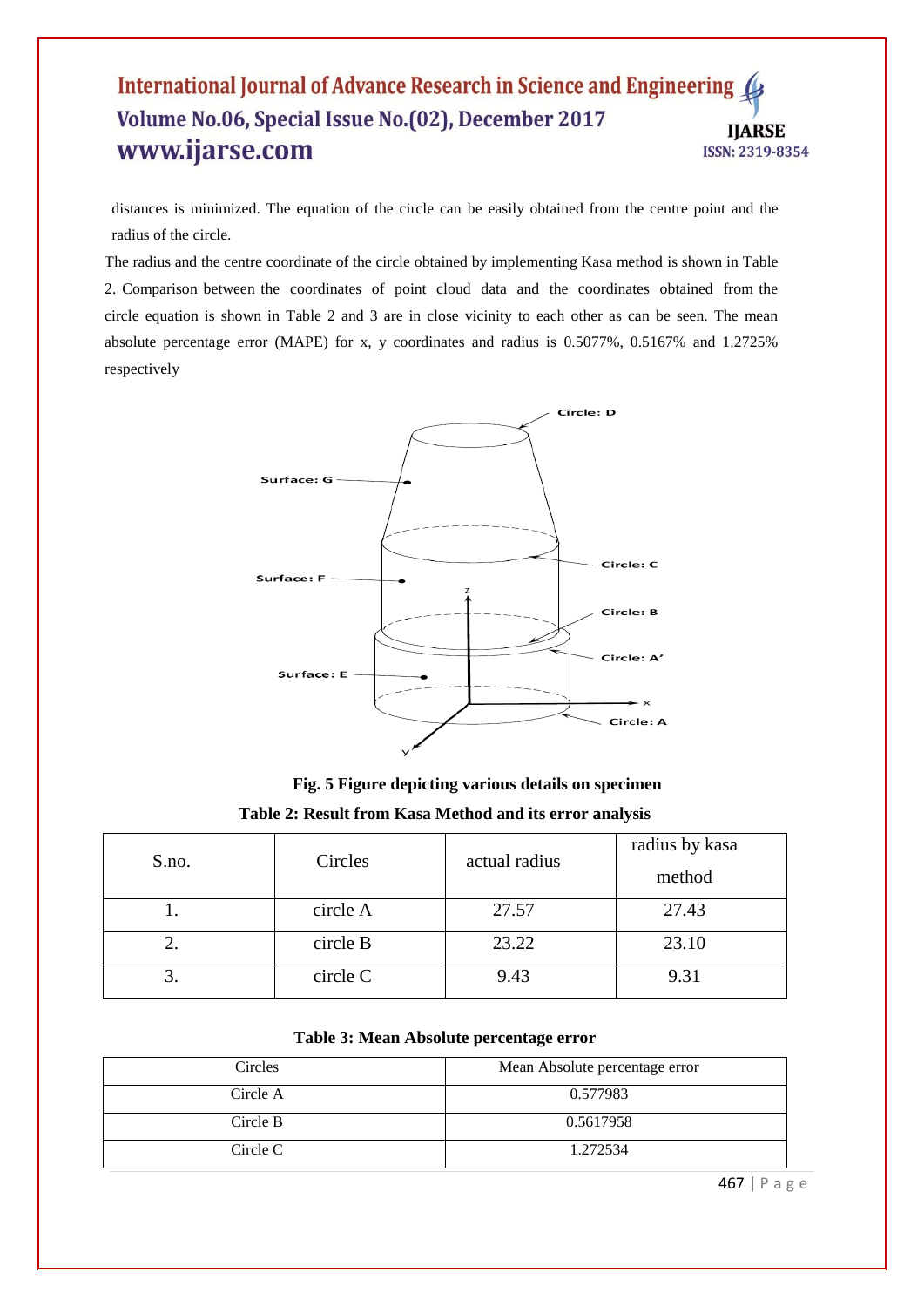# International Journal of Advance Research in Science and Engineering ( Volume No.06, Special Issue No.(02), December 2017 **IJARSE** www.ijarse.com ISSN: 2319-8354

**5.2CNC Programe for the Specimen**

N10 G0G53DX0.Z-200 N20 T0101M16 N30 G96S200M3LIMS=1800 N40 G0G64X38.0Z10.0 N50 G0Z2.0M8 N60 G0Z1.50 N70 G1X-1SF.15 N80 G0X38.0Z2.0N90 N90 G0Z1 N100 G1X-1.5 N110 G0X32.Z3 N120 G01Z-45.F.2 N130 G0X35.0Z2 N140 X30.0 N150 G01Z-45.0 N160 G0X35.0Z2.0 N170 X29 N180 G12-45.0 M190 G0X35.Z0.0 N200 GO/X-1.5 N210 G0X24.4Z1 N220 G01Z0 N230 G01X27.45Z-1.25 N240 G01X5Z-45Z-1.25 N250 G01X35.0 N260 G0Z2.0M9 N270 G0Z10.M5 N280 G0G53D0X0.0Z-200 N290 T04D1M16 N300 G97S400M42IMS=1200 N310 G0G64X86.0Z10.0 N320 G0X1.0Z2.0M8 N330 G01Z0.0F.1 N340 G1Z-12.0F.0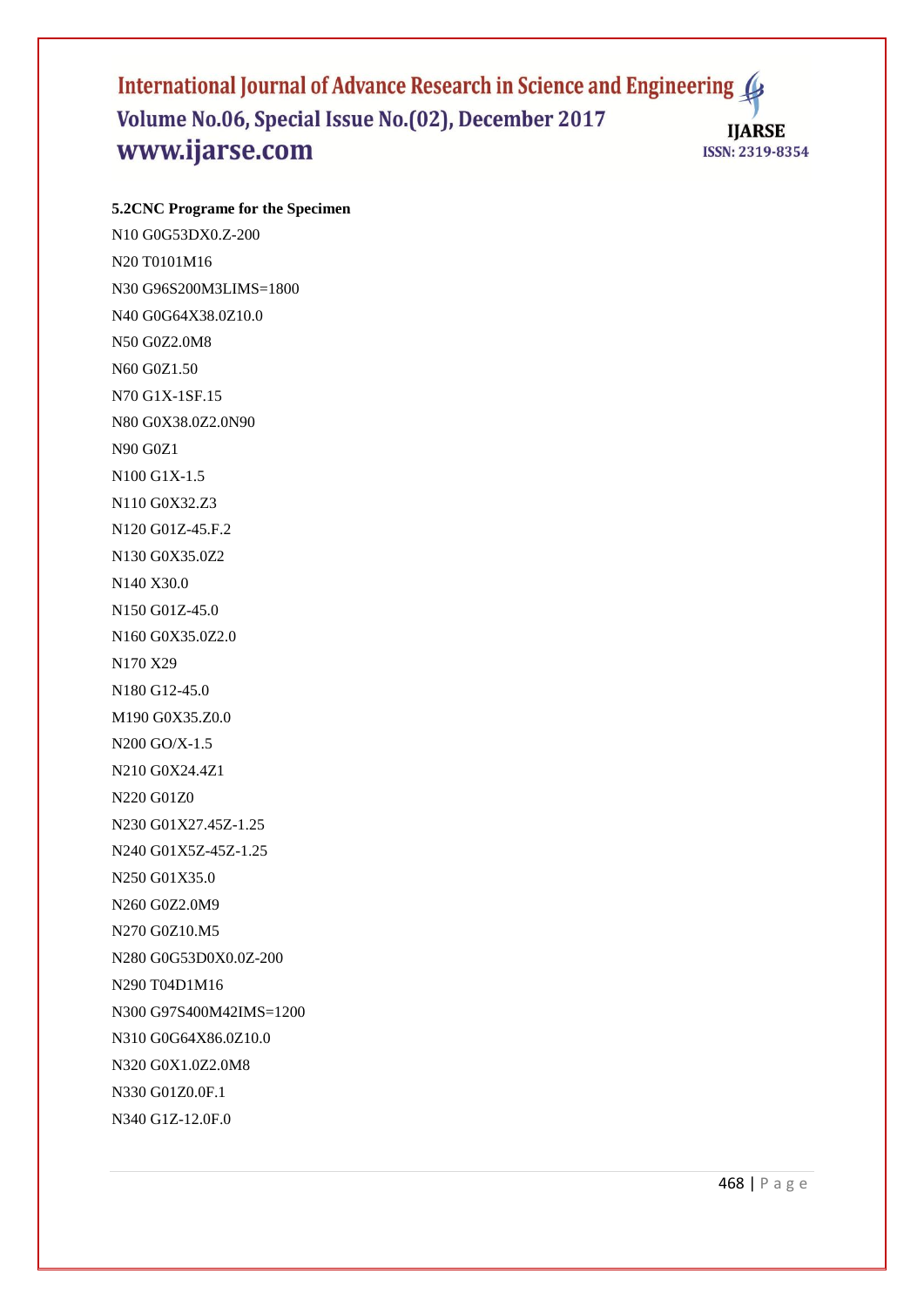## International Journal of Advance Research in Science and Engineering 4 Volume No.06, Special Issue No.(02), December 2017 **IIARSE** www.ijarse.com **ISSN: 2319-8354**

### **VI CONCLUSIONS**

A sincere effort is made to extract exact shape from noisy point cloud data which is acceptable and within tolerances. The algorithms were developed keeping a common user in view with average knowledge of the subject. Now instead of manually fitting the shape which is more error prone the user can automatically do it by given programs. The results obtained by implementation of algorithms are well within acceptable tolerances. The mean absolute percentage error is less than 2% for almost all implemented algorithms.

Through the above work a procedure is made to fit line, circle and regular polygons into noisy point cloud data obtained from 3D scanners with the concept of least square fitting techniques. The algorithms are implemented in C-language. The results obtained are used to model shapes in Auto-Cad/NX6 and programme for CNC machine.

The correctness of the algorithms can be verified by comparing the results obtained while developing their source codes with actual point cloud data and with the results of Kasa. It is observed that the results are very close to actual values hence these algorithms can be well implemented for shape generation from noisy data obtained from 3D scanners.

#### **REFERENCE**

- [1] Vinesh Raja and Kiran J Fernades, Reverse Engineer, An Industrial Prospective, *advanced manufacturing, 84628-855-5, Springer-Verlag London, 2008 Edition, 1-8.*
- [2] Abella R, Daschbach J, McNichols , Reverse engineering applications, *Computer Industrial Engg, (1994), 381–385.*
- [3] Yau H, Haque S, Menq , Reverse engineering in the design of engine intake and exhausts ports, Manufacturing Science Engg, (1995), 64:139–148.
- [4] C X FENG, Internet-Based reverse engineer, Adv manufacturing Technology (2003), Springer-Verlag London.
- [5] J. Chow, T. Xu, S.-M. Lee and K. Kengskool, Development of an Integrated Laser-Based Reverse Engineering and Machining System", Int Jr Adv Manufacturing Technology (2002), Springer-Verlag London, 2002.
- [6] C X FENG and Xianfeng Geng, Digitizing uncertainty models for Reverse Engineering applications: regression versus neural networks, jr of intelligent Manufacturing (2002), *Kluwer Academic Publications.*
- [7] E. Vezzetti, Adaptive sampling plan design methodology for reverse engineering acquisition. *Int Jr Adv Manufacturing Technology (2008), Springer-Verlag London.*
- [8] J.-P. Kruth , A. Kerstens, Reverse engineering modeling of free-form surfaces from point clouds subject to boundary conditions, *Journal of Materials Processing Technology 76 (1998) 120–127, Elsevier.*